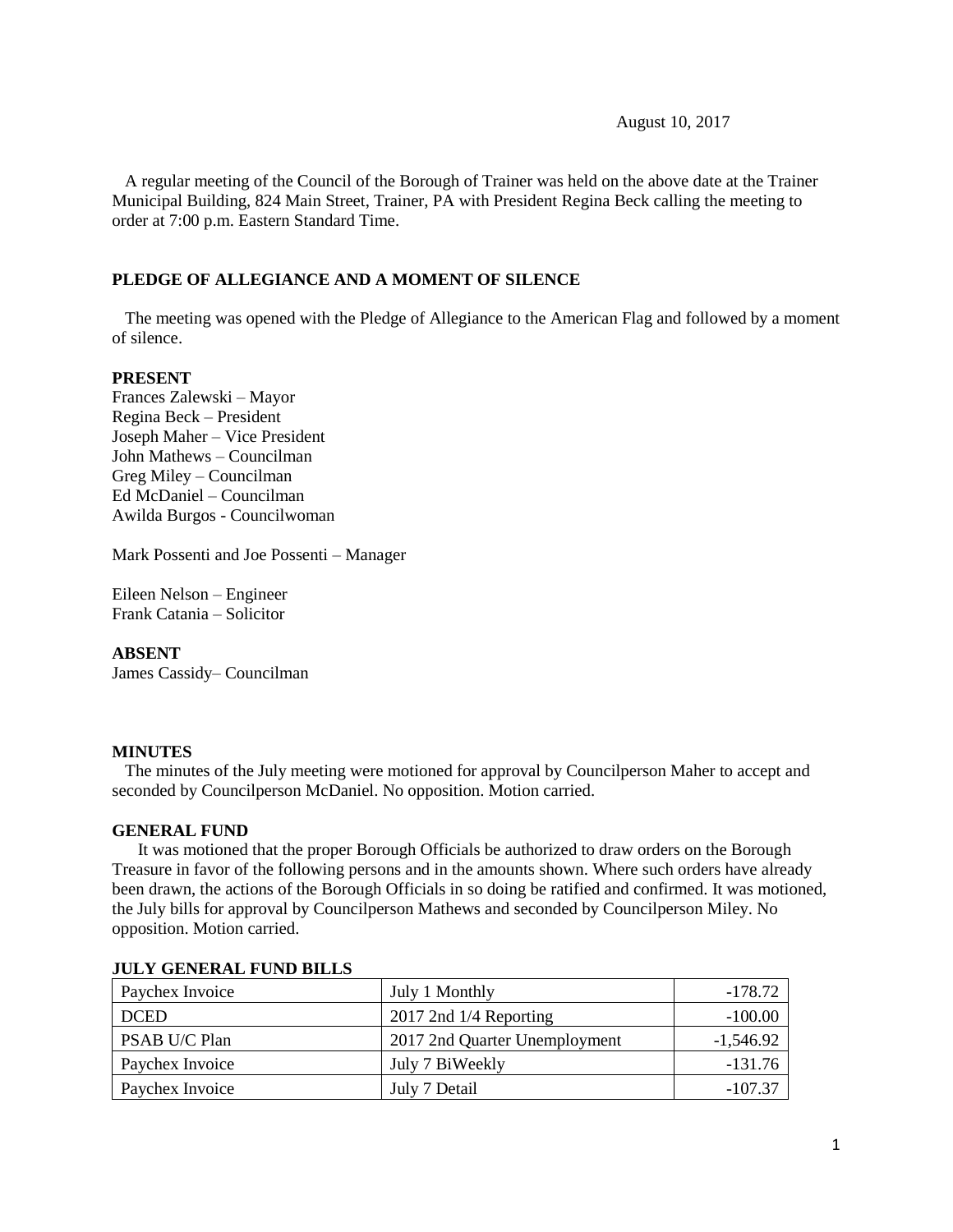| <b>United States Postal Service</b> | Large letter, Stamps Code Office   | $-51.80$     |
|-------------------------------------|------------------------------------|--------------|
| <b>DCIU</b>                         | <b>Health Benefits</b>             | $-23,643.94$ |
| Wark's' Bob Liberty                 | <b>Battery Police Motorcycle</b>   | $-80.95$     |
| <b>Burke Landscape</b>              | Highway Pole saw                   | $-35.98$     |
| <b>Chester Water</b>                | Penna. Ave.                        | $-36.30$     |
| Chester Water - Hwy garage          | <b>Highway Garage</b>              | $-45.52$     |
| Charles Higgins & Sons              | Street Light maintenance           | $-1,140.21$  |
| A to U Services, Inc.               | Jetting storm inlets               | $-2,400.00$  |
| <b>PECO</b> Street Lighting         | <b>Street Lighting</b>             | $-1,953.00$  |
| PECO-Underpass Lighting             | <b>Underpass Lighting</b>          | $-30.84$     |
| Peco-Penna. Ave                     | Penna. Ave.                        | $-28.89$     |
| Nextel                              | Cell Phones                        | $-140.43$    |
| Barbacane, Thornton & Co            | <b>Professional Services</b>       | $-225.00$    |
| J. Michael Sheridan, Esq.           | Professional Services              | $-2,780.00$  |
| Marcus Hook Borough                 | Fire Truck June                    | $-218.23$    |
| <b>Marcus Hook Borough</b>          | <b>Fire Station June</b>           | $-24,622.58$ |
| Possenti Consulting, LLC            | Professional Services June         | $-1,575.00$  |
| Stantec Consulting Services Inc.    | <b>Professional Services</b>       | $-9,892.00$  |
| Broomall Truck & Auto Repair        | Police vehicles                    | $-567.20$    |
| Sirchie                             | Police equipment                   | $-92.66$     |
| Sunoco SunTrak                      | Police vehicle Fuel                | $-1,985.29$  |
| <b>Comcast Cable</b>                | <b>Cable Services</b>              | $-78.49$     |
| A.R.D. Uniform                      | Police uniforms                    | $-147.95$    |
| <b>Excel Business Systems</b>       | Copier networking                  | $-1,779.00$  |
| Eagle Point Gun/TJ Morris & Son     | Police training                    | $-452.76$    |
| John's Cycle Repair                 | <b>Inspect Police Motorcycle</b>   | $-37.00$     |
| Jennifer Frazier                    | <b>Reimburse for Summer Events</b> | $-85.54$     |
| Verizon Wireless                    | Wireless reader                    | $-86.24$     |
| <b>Aston Sunoco</b>                 | Police vehicles                    | $-533.10$    |
| <b>Atlantic Tactical</b>            | Police equipment                   | $-99.98$     |
| <b>B&amp;L</b> Disposal             | Trash disposal                     | $-6,077.00$  |
| Delaware County Solid Waste         | <b>Tipping Fees</b>                | $-3,069.66$  |
| Univest Capital, Inc.               | <b>Highway Dump Truck</b>          | $-9,907.46$  |
| <b>Comcast Business</b>             | <b>Cable Services</b>              | $-364.39$    |
| <b>Staples Advantage</b>            | Office supplies                    | $-380.45$    |
| Chester Water - HJP                 | <b>HJ</b> Park                     | $-4.61$      |
| Chester Water - Hydrants            | Hydrants                           | $-1,195.10$  |
| Chester Water - Municipal           | Municipal Bldg                     | $-28.52$     |
| PECO - Park                         | HJ Park                            | $-27.46$     |
| PECO - Municipal Bldg.              | Municipal Bldg                     | $-702.63$    |
| Home Depot                          | Carpet/Floor strips                | $-54.64$     |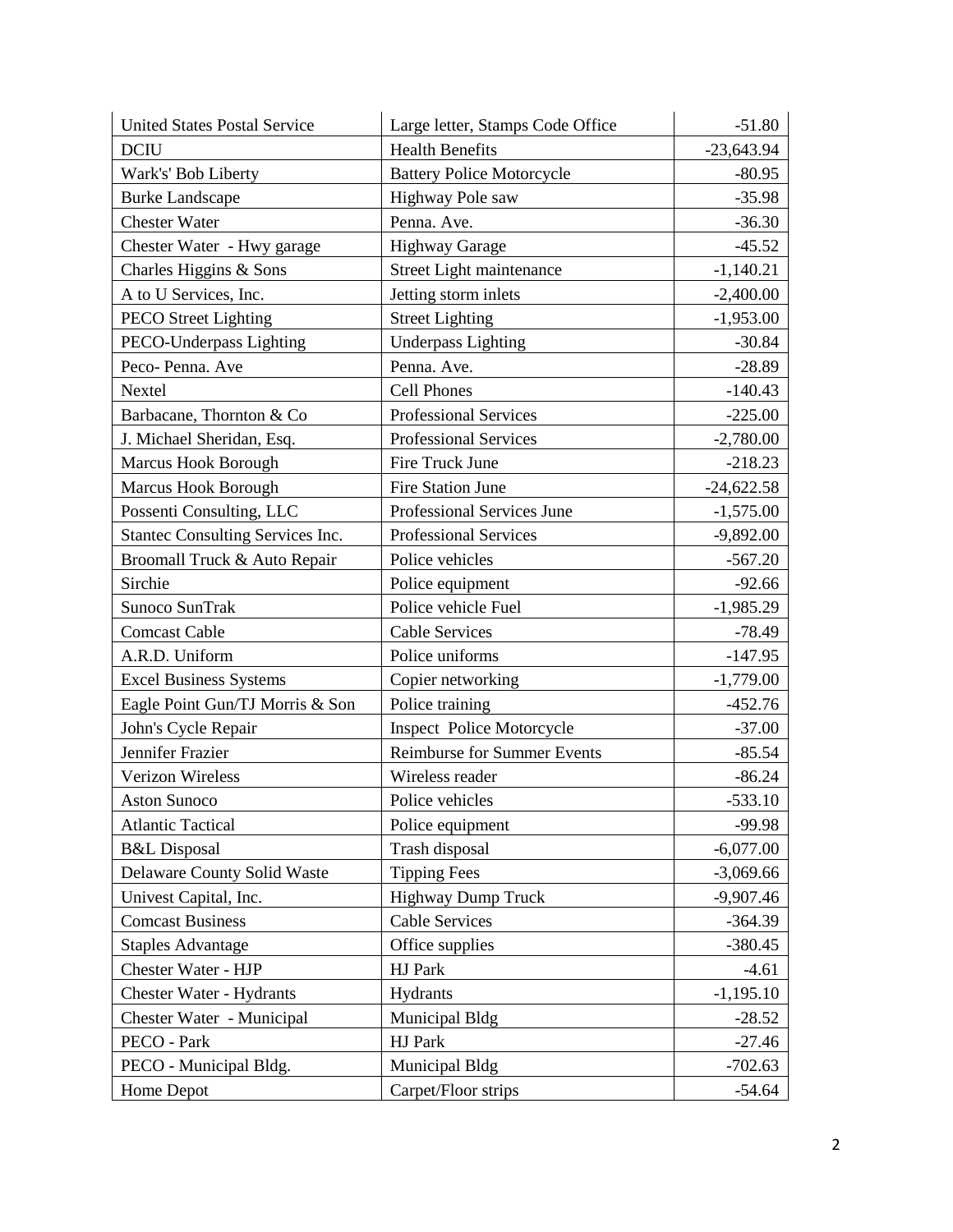| E & S Auto Parts, Inc.              | Police vehicles                     | $-17.38$     |
|-------------------------------------|-------------------------------------|--------------|
| Wayne Radio & TV Service            | Police radios                       | $-90.00$     |
| Talley's Garage & Towing            | <b>Police Vehicles</b>              | $-690.00$    |
| EDM Publishers, Inc.                | <b>Building Permit Law Bulletin</b> | $-99.49$     |
| Videon                              | Dodge Durango payment               | $-14,309.29$ |
| Musso, Michael G.                   | <b>Medical Reimbursement</b>        | $-275.00$    |
| Cleaver Cable Construction, Inc.    | Inlet repairs                       | $-2,565.00$  |
| <b>United States Postal Service</b> | Large letter mailed                 | $-2.67$      |
| Paychex Invoice                     | July 21 Detail                      | $-86.94$     |
| Paychex Invoice                     | July 21 Biweekly                    | $-131.94$    |
| Orlando, Victoria A.                | Petty Cash                          | $-250.00$    |
| Orlando, Victoria A.                | 2017 Bacon Fest prizes              | $-100.00$    |
| Drugscan, Inc                       | Lab Testing                         | $-168.00$    |
| Axon Enterprise, Inc.               | Taser (Grant)                       | $-4,464.00$  |
| Red the Uniform Tailor              | Police uniforms                     | $-192.48$    |
| <b>Integral Systems Corp</b>        | Computer maintenance/repair back-up | $-325.00$    |
| Nextel                              | Cell phones                         | $-140.47$    |
| United Concordia Life & Health      | <b>Dental Coverage</b>              | $-1,495.77$  |
| Barbacane, Thornton & Co            | <b>Professional Services</b>        | $-1,575.00$  |
| Arthur J. Gallagher                 | <b>Liability Insurances</b>         | $-14,227.00$ |
| Durham & James, P.C.                | <b>Trainer Zoning Hearing</b>       | $-95.66$     |
| US-Yellow                           | Advertising                         | $-297.00$    |
| <b>General Code</b>                 | Supplement                          | $-505.00$    |
| <b>Chester Water Authority</b>      | Penna. Ave. Final Bill              | $-8.87$      |
| Peco-Penna. Ave                     | Penna. Ave.                         | $-52.26$     |
| Ogden Supply Co., Inc.              | Reconstruct after demo of 4226 7th  | $-20,000.00$ |
| Petty cash                          | <b>Bacon Fest prizes</b>            | $-100.00$    |

**-160,986.79**

#### **PAYROLL ACCOUNT**

 It was motioned by Councilperson Burgos and seconded by Councilperson Miley that Payroll for the month of July is paid. No opposition. Motion carried.

## **JULY PAYROLL FOR ALL EMPLOYEES**

 Total payroll for the month of July \$82,873.87 Payroll includes reimbursable Police Detail

#### **LIQUID FUEL BILLS**

Liquid Fuel Bills for the month of July meeting were motioned for approval by Councilperson Mathews and seconded by Councilperson Maher. No opposition. Motion carried.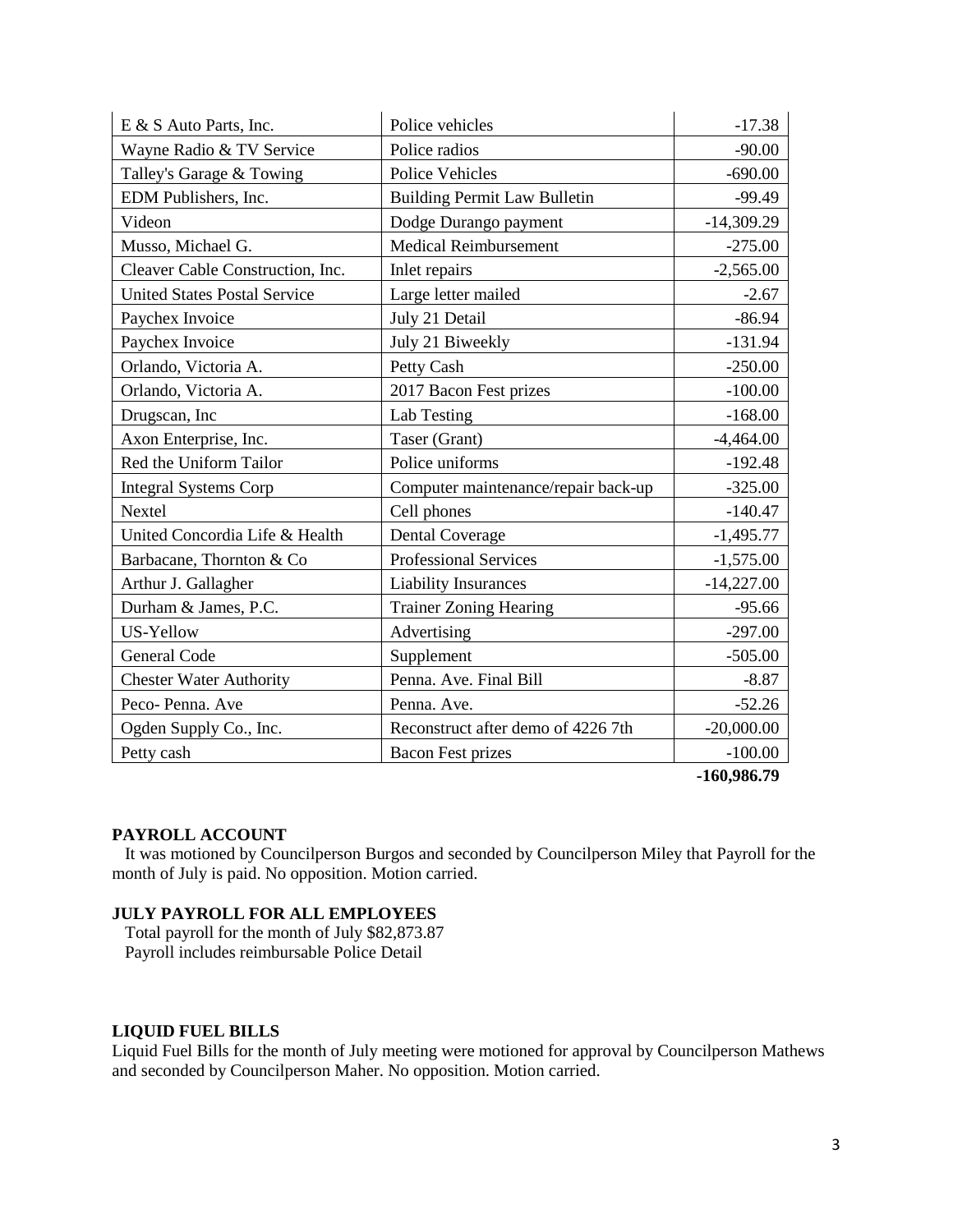#### **JULY LIQUID FUEL BILLS**

| Cleaver Cable Construction, Inc. | 9th St. Inlet repairs        | $-5,287.50$ |
|----------------------------------|------------------------------|-------------|
| Moore Outdoor Rejuvenation, Inc. | ADA Curb Ramps final payment | $-2.625.00$ |
| PECO                             | Traffic Lighting             | $-280.58$   |
|                                  |                              | $-8,193.08$ |

#### **COMMUNITY CENTER BILLS**

 Community Center Bills for July meeting were motioned for approval by Councilperson Miley to accept and seconded by Councilperson Maher. No opposition. Motion carried.

#### **JULY COMMUNITY CENTER BILLS**

| PECO electric                 | CC Electric               | $-45.47$  |
|-------------------------------|---------------------------|-----------|
| PECO gas                      | CC Gas/Electric           | -154.18   |
| E&J Service Inc.              | <b>Refrigerator Freon</b> | $-195.00$ |
| Banta's Bestway Trash Removal | Dumpster removal          | $-60.00$  |
|                               |                           |           |

**-454.60**

#### **PERMITS & LICENSE**

The Permits of the July meeting were motioned for approval by Councilperson Mathews and seconded by Councilperson Maher. No opposition. Motion carried.

### **PERMITS & LICENSE – JULY**

| 7 Building permits            | \$983.00   |
|-------------------------------|------------|
| 0 Contractor license          | \$0        |
| 38 C/O Applications           | \$3800.00  |
| 0 Plumbing permits            | \$0        |
| 1 Electrical permits          | \$80.00    |
| 1 Zoning                      | \$50.00    |
| 0 Other Permits/License       | \$0        |
| Amount turned over to Borough | \$4,913.00 |

### **CHESTER WATER AUTHORITY**

0 - Street Openings

Amount turned over to Borough \$0

# **PECO**

21 – Street Openings

Amount turned over to Borough \$2709.00

#### **DELCORA**

0 – Permits

Amount turned over to Borough \$0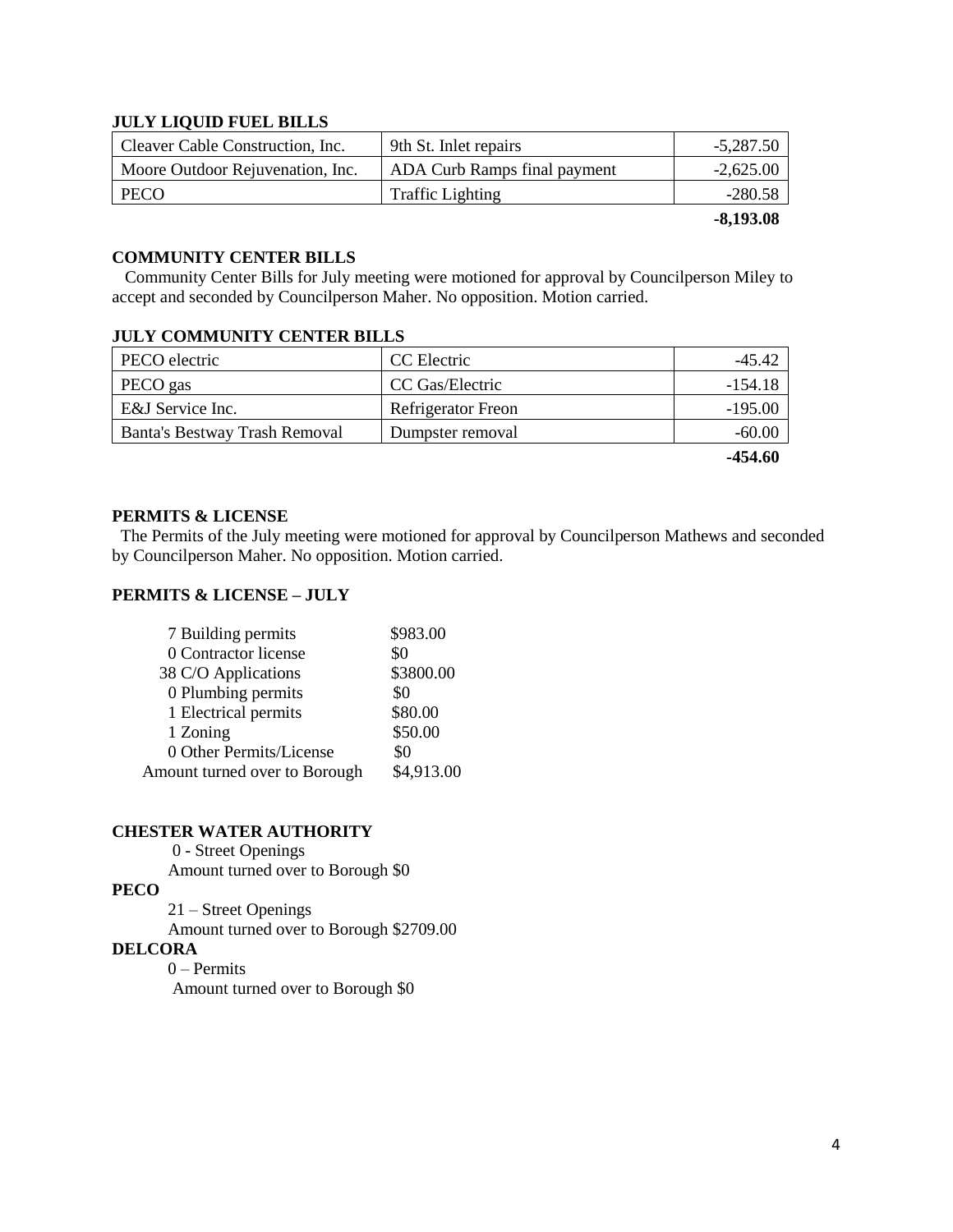## **CORRESPONDENCE**

 It was motioned by Councilperson Maher and seconded by Councilperson McDaniel that the correspondence for July be accepted and any necessary action taken. No opposition. Motion carried.

# **JULY CORRESPONDENCE**

- Received from Keystone an electronic deposits in the amount of \$16,600.67 July EIT distribution.
- Received from Keystone an electronic deposits in the amount of \$67.81 July LST distribution.
- Received from Delaware County Tax Claim Monthly for June and a check in the amount of \$3,864.52.
- Received from Delaware County July Monthly Transfer Report.
- Received from DEP a copy of a letter dated July 7, 2017 sent to Monroe in regards to Remedial Action Plan Approval.
- Received from DEP a copy of a letter dated July 25 2017 sent to Lester McLaurin in regards to Storage Tank program.
- Received from NPDES information for Stormwater inspection training.
- Received from Durham & James a letter dated July 26, 2017 in regards to passed zoning 4242 Post Rd. Haven Academy.
- Received from Conrail a letter dated July 25, 2017 in regards to Stoney Creek Yard Configuration DCED Multimodel Grant Fund Application.
- A notice from Peco of routine tree trimming in our area.

## **QUESTIONS AND COMMENTS FROM AUDIENCE ON CORRESPONDENCE** None

#### **ANY MATTERS THAT NEED COUNCILMANIC ACTION**

Certified to the Governing body this day, the 2018 MMO for the Police Pension. Council, by motion accepted to pay the obligation amount of \$256,167.

# **COMMITTEE REPORTS**

# **MAYOR**

Mayor Zalewski reported:

- Arbor Day Foundation will give us some trees for a small donation, will speak to Jim Cassidy who is in charge of that.
- Asked permission to remove the pool table from the Community Center, it is in bad shape. Council agreed to dispose of it.
- Sent out invites to help with the upcoming Centennial planning, will ask for volunteers as we move forward.
- TYAA Cheerleaders asked to use the Community Center for practice. A motion was made and rules will be put into place with zero tolerance.

Russ Harper of Justice Rescue spoke about the Community Center use and due to the abundance of cats in our area, the possibility of a joint agreement with the Borough to hire a Veterinarian on site to spay/neuter and release cats.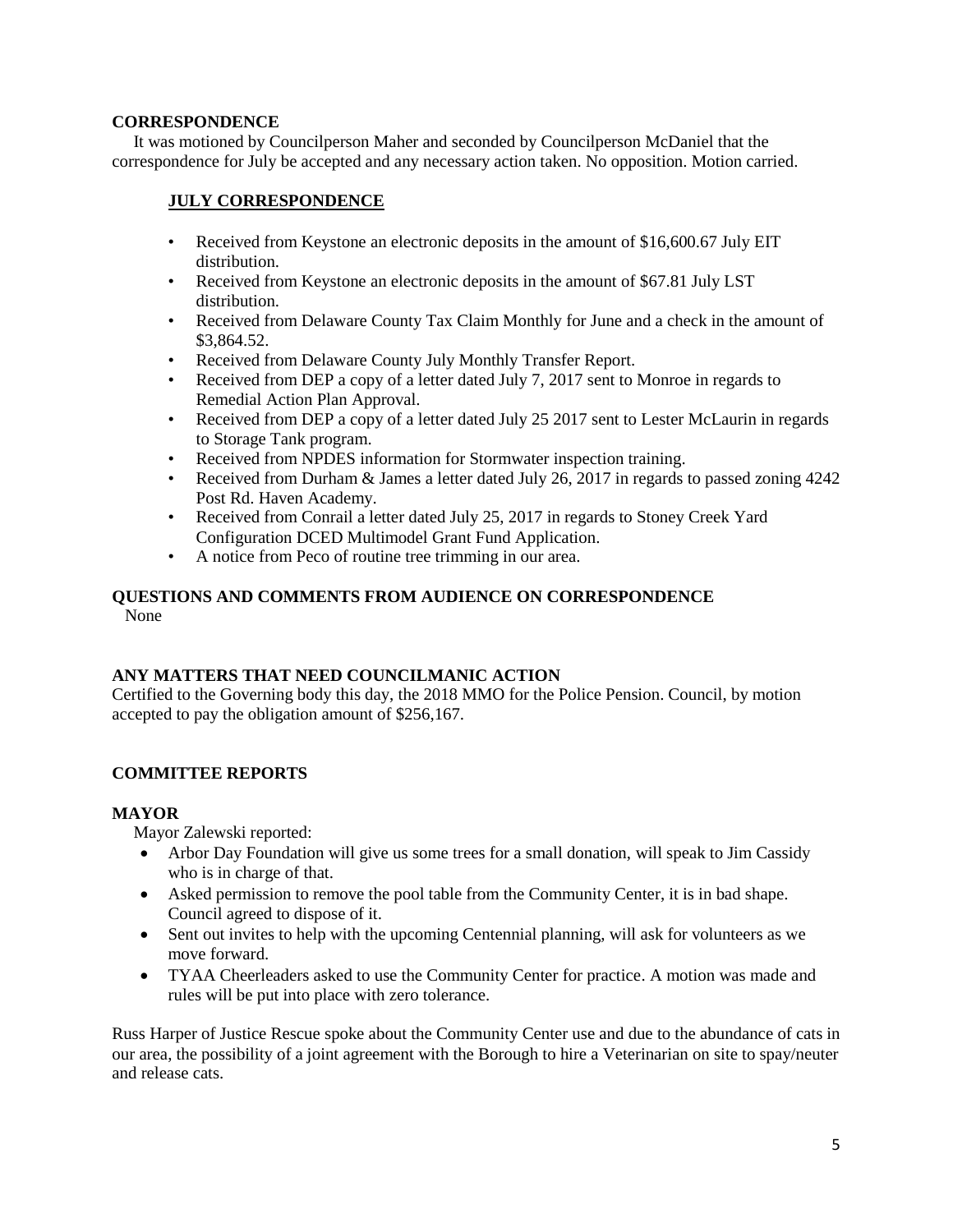**\*POLICE CHIEF –** Chief Priscopo: Stated 3 arrests had been made by persons entering unlocked cars in the Borough but it continues to happen. Stated residents need to make sure their vehicles are locked.

### **MANAGER**

Mark Possenti: No new updates

 Joe Possenti: Talked to Chupein from the FOP and will be setting up a meeting for Police Negotiations in the next couple of weeks.

### **FINANCE**

Councilman Maher:

• Income so far this year is up  $16\%$  and the expenses are up 15.5%, we are still bringing in higher income than we have expenses.

#### **MUNICIPAL BUILDING/RECREATION**

Councilman Mathews:

- Need one more roof estimate.
- Have 4 for the parking lot pavement. Three estimates are approximately \$20,000 plus and one is for \$8,000. Will find out more about the company which supposedly uses Community Service for labor.
- Community Day is September  $23<sup>rd</sup>$ .

#### **FIRE/PARKS/ENVIRONMENT**

 Councilman Cassidy was absent but submitted the following report read by the Borough Secretary: Welcome to Trainer's August Council meeting.

My apologies for not being able to make this evenings meeting. Here is my report.

The order for the Memorial bricks has been submitted and they should be arriving in a few weeks. They will then be installed as will the flag holders.

Again, the parks are getting a lot of use and I hope it continues. Big trucks have found their way back onto the road going through Johnson's park. If this continues, we will need to do more road work. On the job front, many local businesses are hiring and so is the school district. I would think more jobs will open up when school resumes. And as always, the fire departments are looking for volunteer. This is the most rewarding job around. Please pass the word along to friends and those with young teens. For young teens, this is a great place to "hang out", be helpful, learn firefighting and life/property saving. They will be off the street corners and will be doing something to help the community and themselves. Anyone interested in knowing how the fire equipment works can contact the fire department and they can schedule a tour and demonstration.

Membership applications are available by request from the firehouse and or I can drop one off to you. Call Borough Hall and leave your name and address.

The monthly fire report for July as follows: Total Alarms 29, 12 Hrs 6Min in service, 65 Total man hours, 1Hr 30Min pump operated, 6 structure fires, 9 non-structure fires, 8 accidents, 5 hazardous conditions, 2 Mutual Aids

#### **PUBLIC SAFETY/BOH**

 President Beck read May Code Enforcement report as follows: issued 27 building permits, 0 Contractor licenses, 4 C/O's, 3 zoning permits and numerous 20 grass violation notices sent out. Occupancy and property maintenance violations.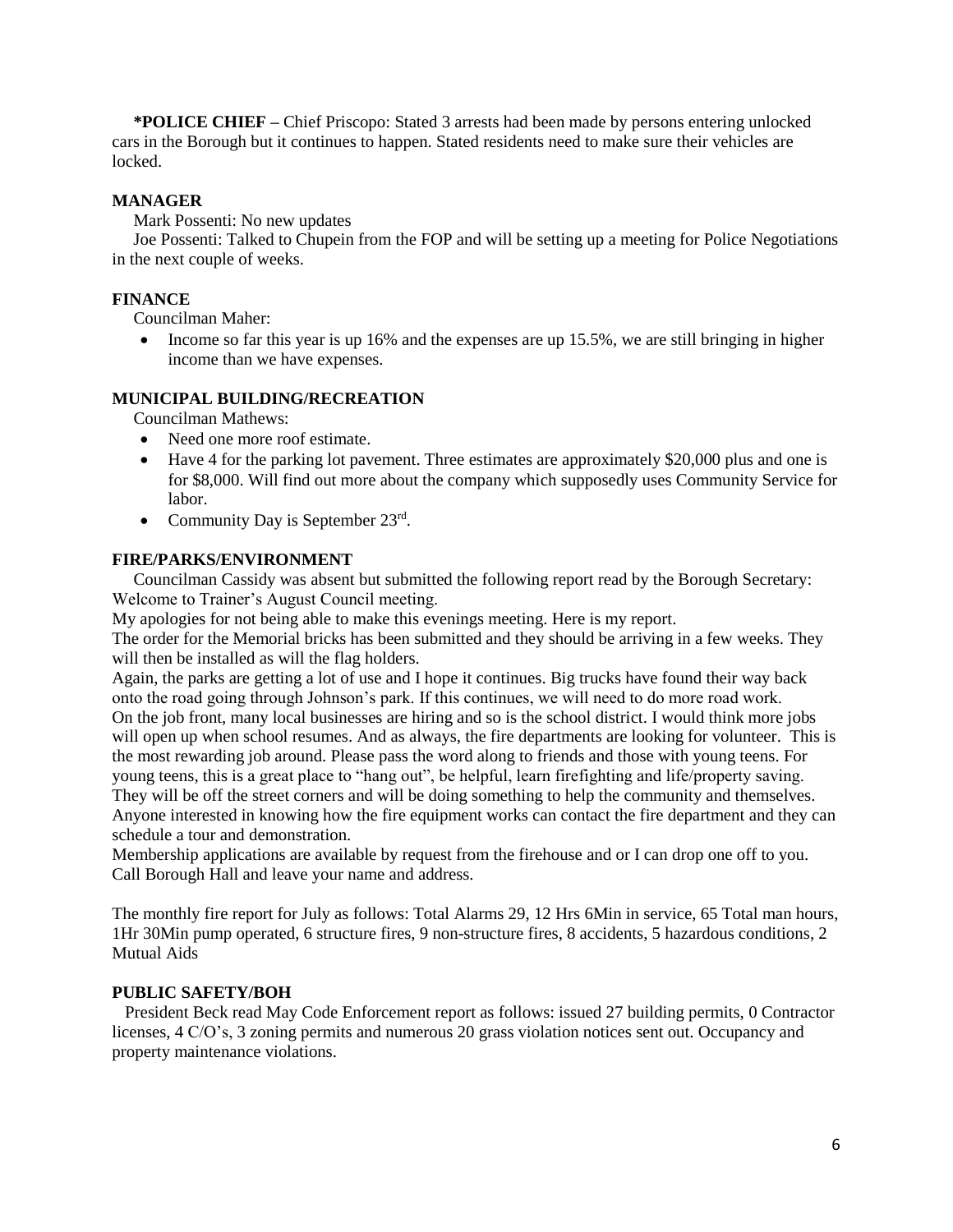### **COMMUNITY OUTREACH/NEWSLETTERS**

Councilwoman Burgos:

- Unaware of the change in Community Day, will contact Chester Fire Dept. to see if they will still be available.
- Fans from COSA are still available
- Thursday Aug.  $17<sup>th</sup>$  is Teen Night
- Still working on a lunch program
- $\bullet$  There are food boxes for seniors at  $2<sup>nd</sup>$  and Norris in Chester available for pick-up on Tues. and Thurs. between 10am and 2pm.
- Invited Russ Harper of Justice Rescue to attend our Community Day for our kids.

#### **COMMUNITY REDEVELOPMENT**

Councilman Ed McDaniel:

• One client is looking for space for a franchise restaurant.

## **HIGHWAY/STREET LIGHTS**

Councilman Miley:

- Speed limit signs and paint have been ordered for Anderson, Chestnut and  $12<sup>th</sup>$  Streets.
- Discussed the speed humps for these streets

#### **CODE ENFORCEMENT OFFICER**

Nothing to report.

#### **TAX COLLECTOR**

Mark Possenti read the monthly report for July as follows: Total uncollected as of 7/31 is \$131,756.38. Total collected as of 7/31 is \$4,253.92 Total outstanding bills are 175. Answer to last month question: There were a total of 830 tax bills sent out. Need a motion to authorize a transfer to the General Fund.

#### **SCHOOL BOARD DIRECTOR**

Mary Magaw: Absent

#### **MONROE ENERGY**

Matt stated the Tier 3 project will be complete in September. All operations are running smooth.

## **ENGINEER**

Eileen Nelson:

- MS4 Outreach Pollution Reduction Plan Public Discussion
- Discussion included the best management practices for the Borough. The Borough is required to reduce the sediment load, over a 5 year period, by 28, 098 pounds. The greatest pollutant reduction for the Borough would be stream restoration to Marcus Hook Creek that runs through Henry Johnson Park. The approximate cost of the stream restoration is \$94,500.00 over a 5 year period. Stream restoration includes building the banks to reduce erosion and tree planting that will shade and cool the streams water. There is funding available to help offset the cost and help the Borough with the project. Significant fines can be imposed if compliance with the permit is not met by the Borough.

Eileen Nelson stated the areas that were not the responsibility to the Borough which include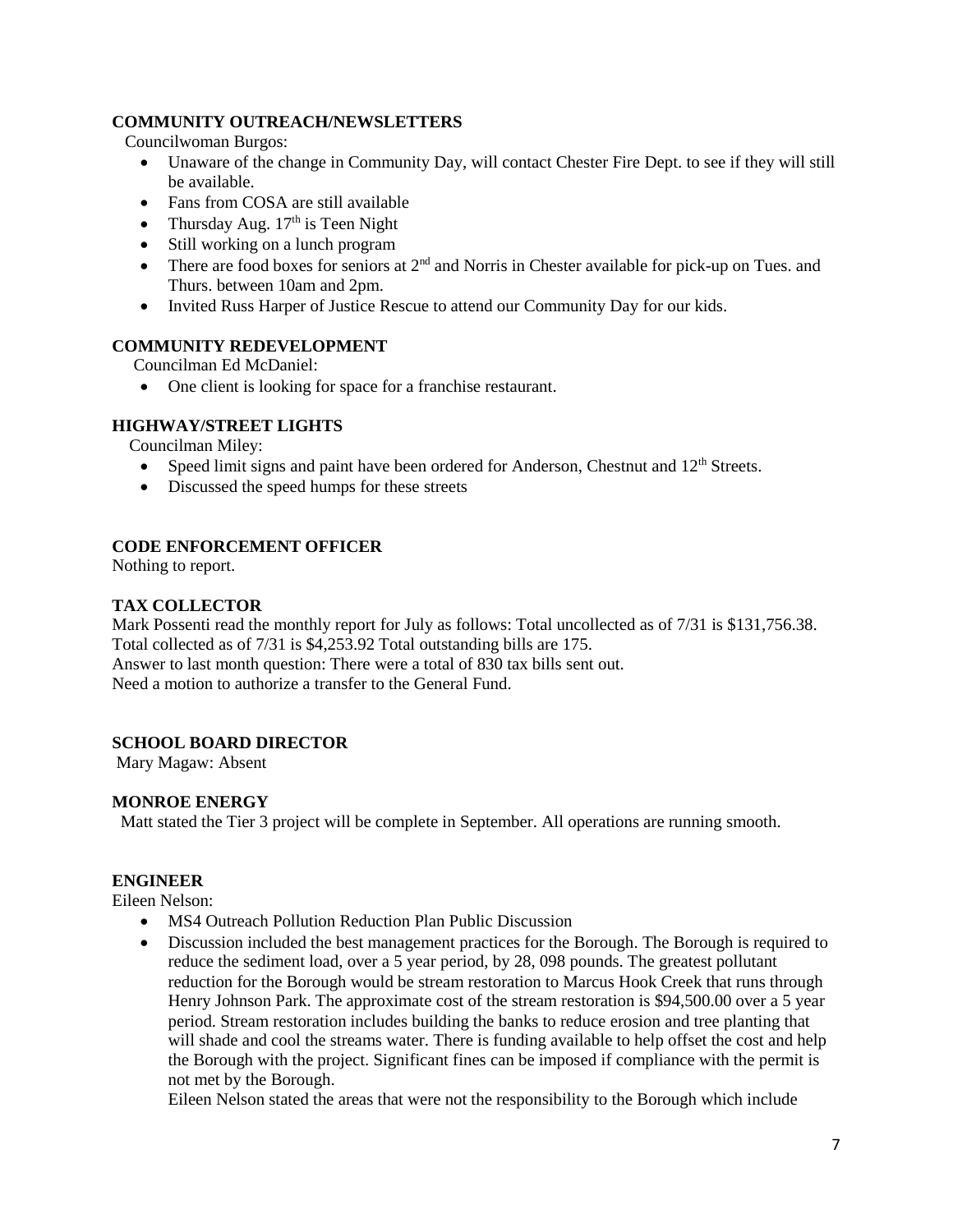Monroe, Congoleum, International Scrap, Lou's junkyard as they all hold their own separate permit with DEP. 13,000,000 Square feet is the Borough's responsibility.

The only resident question asked was if the Borough was responsible for the railroad properties, which we are not.

\*The plan is available for review at Borough Hall and the Borough website. Questions and comment may be submitted to the Borough through September 8 2017.

**Engineer's Report** Attached

## **SOLICITOR**

Frank Catania stated:

- Need a Motion to accept Tax Assessment appeal Kereszi properties at  $9<sup>th</sup>$  St. and Forrest St.
- Mike Sheridan has prepared an Ordinance for the Sept. meeting in regards to the Deed Dedication of Nealy Blvd. Need a motion to authorize advertisement of the Ordinance.
- Awaiting the requested bill breakdown from Justice Rescue.
- Sent letter to Marcus Hook/Trainer Fire Dept declining the opportunity to participate in the Grant application.

## **ORDINANCES**

• None

## **RESOLUTIONS**

• None

# **OTHER ACTION ITEMS**

- Motion was made by Councilperson Maher to accept the 2018 MMO Obligation in the amount of \$256,167 and seconded by Councilperson Mathews. No opposition. Motion carried.
- Motion was made by Councilperson Maher to allow TYAA cheerleaders to use the Community Center for practice as long as the set of rules that will be put in place are followed and seconded by Councilperson Mathews. No opposition. Motion carried.
- Motion was made by Councilperson Maher to authorize tax collection transfer to the General Fund in the amount of \$4,253.92 and seconded by Councilperson Burgos. No opposition. Motion carried.
- Motion was made by Councilperson McDaniel to accept the Tax Assessment appeal of Kereszi properties at 9th St. and Forrest St. and seconded by Councilperson Maher. No opposition. Motion carried.
- Motion was made by Councilperson Maher to authorize advertisement of Ordinance 759 in regards to the Nealy Blvd. Deed Dedication and seconded by Councilperson Mathews. No opposition. Motion carried.

**OLD COUNCILMANIC BUSINESS** None

**NEW COUNCILMANIC BUSINESS**  None